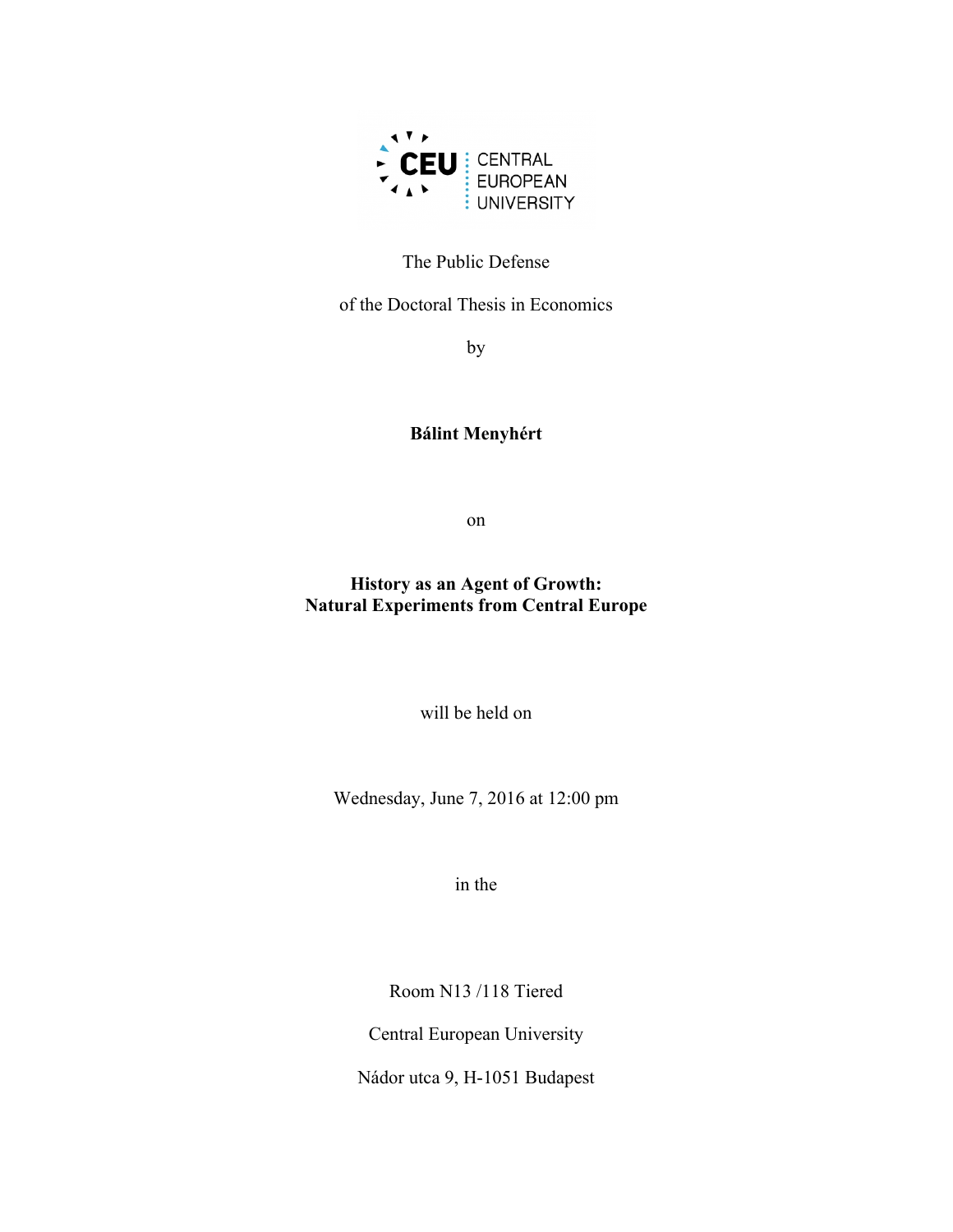#### **Thesis Committee:**

Andrzej Baniak (Chair)

Aladár Madarász (External member)

Álmos Telegdy (Internal member)

**Supervisor:**

Miklós Koren

### **Examiners:**

Davide Cantoni, Professor of Economics and Economic History at the Ludwig-Maximilians-Universität München (External Examiner)

Álmos Telegdy, Recurrent Visiting Associate Professor at the Central European University (Internal Examiner)

> The doctoral thesis is available for inspection at the CEU Economics Department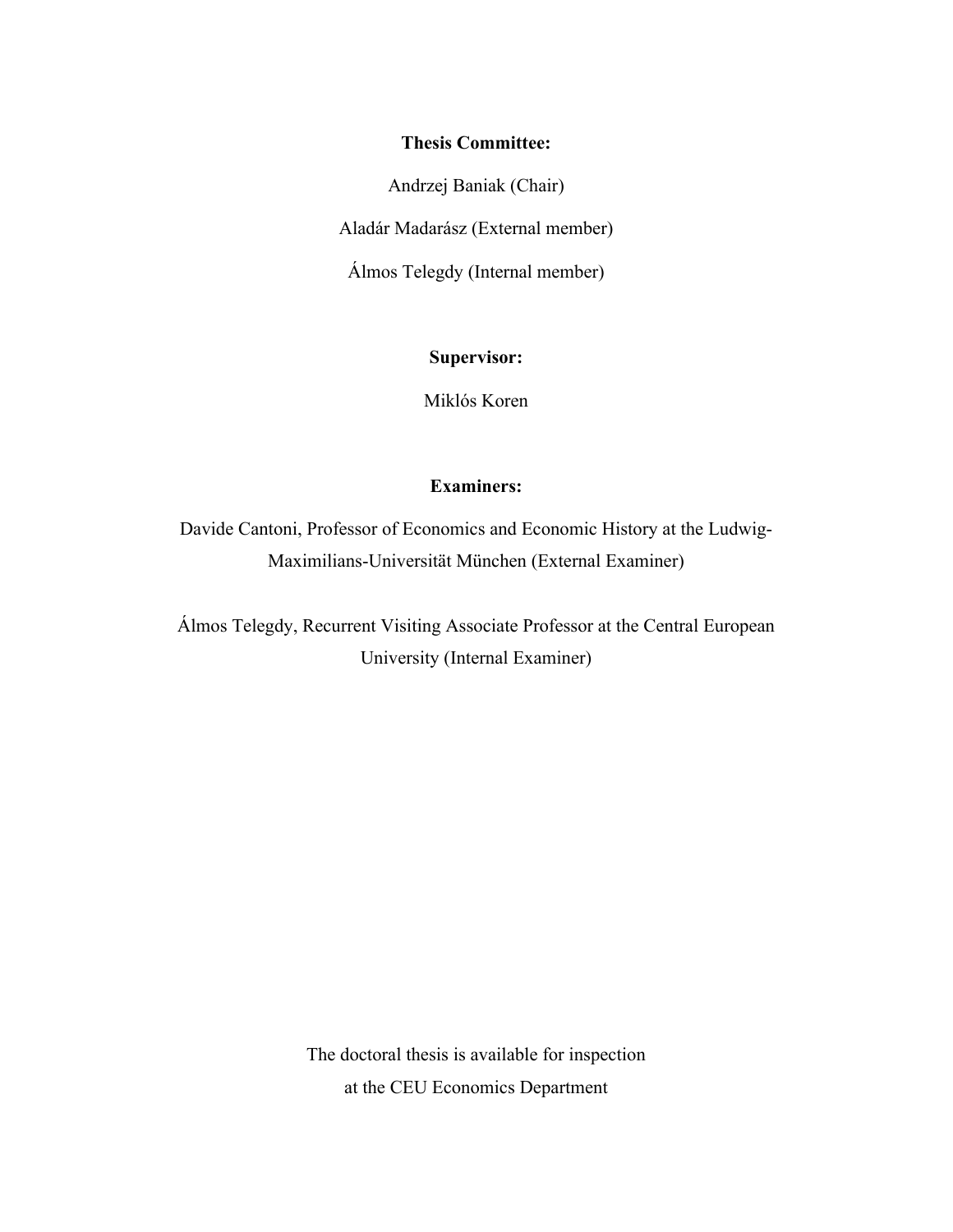### **Abstract**

In my dissertation, I study various aspects of economic growth and development that are related to societal or cultural factors. These include the economic consequences of social diversity, the cultural determination of fertility patterns and their potential implications for income growth, or the importance of infrastructural developments for the diffusion of growth-enhancing ideas. Questions like these are of great current importance, yet identifying one-way causal relationships on the basis of contemporary data is often not possible due to issues of endoegenity, simultaneity and reverse causality.

For this reason, my dissertation takes a historical approach that provides more credible identification on account of cultural diversity, social immobility, as well as limited geographical proximity and economic interdependence that characterized past societies. Specifically, all dissertation chapters focus on the Austro-Hungarian Monarchy (1867- 1918), and historical Hungary in particular. While this choice is motivated in no small part by personal reasons, this Central European empire of the so-called long 19th century is a natural setting for this kind of reseach: it was characterized by an extreme degree of societal diversity due to its turbulent past, supreme social and political stability, and rapid industrialization and economic modernization all at once. It is precisely this dichotomy between that I have exploited in my doctoral research.

The empirical analysis in all dissertation chapters is based on a new, unique, comprehensive database of more than a 1000 Hungarian townships I hand-collected from official statistical sources from the 1869-1910 period. The systematic compliation and digitization of this multi-faceted dataset took up a considerable part of the time, efforts and resources invested in my doctoral studies, and can be considered as a valauable contribution to the field of European economic history on its own. The wide range of local-level information featured in the dataset come mainly from primary historical sources such as population censuses, periodical statistical publications and thematic inventories published by the Hungarian Statistical Office, and include population characteristics (e.g. size, ethnic and religious background, age profile, marital status, fertility and mortality patterns), economic indicators (e.g. tax revenues, landownership, industrial activity, labour market performance, access to infrastructure), as well as location-specific data in a longitudinal setting.

The three dissertation chapters make extensive and integrated use of this data in the service of well-defined research questions. The first chapter looks at the effect of ethnic and religious diversity on economic growth. Specifically, I find that diverse townships grew much faster during the 1880-1910 period than their homogeneous neighbors, likely due likely to productivity differences between groups that provided increased opportunities for efficient industrial sorting along ethnic and religious lines. The second chapter proposes a new explanation for the historical source of Protestant economic prosperity based on the reformed institution of marriage and the modern family. The empirical analysis reveals that the economic advantage of Calvinist townships in 1910 relative to Catholic or Lutheran ones is rooted in their modern marriage patterns, smaller household size and low fertility rates, that made it possible to increase the efficiency of agricultural production without technological advancements. The third chapter studies the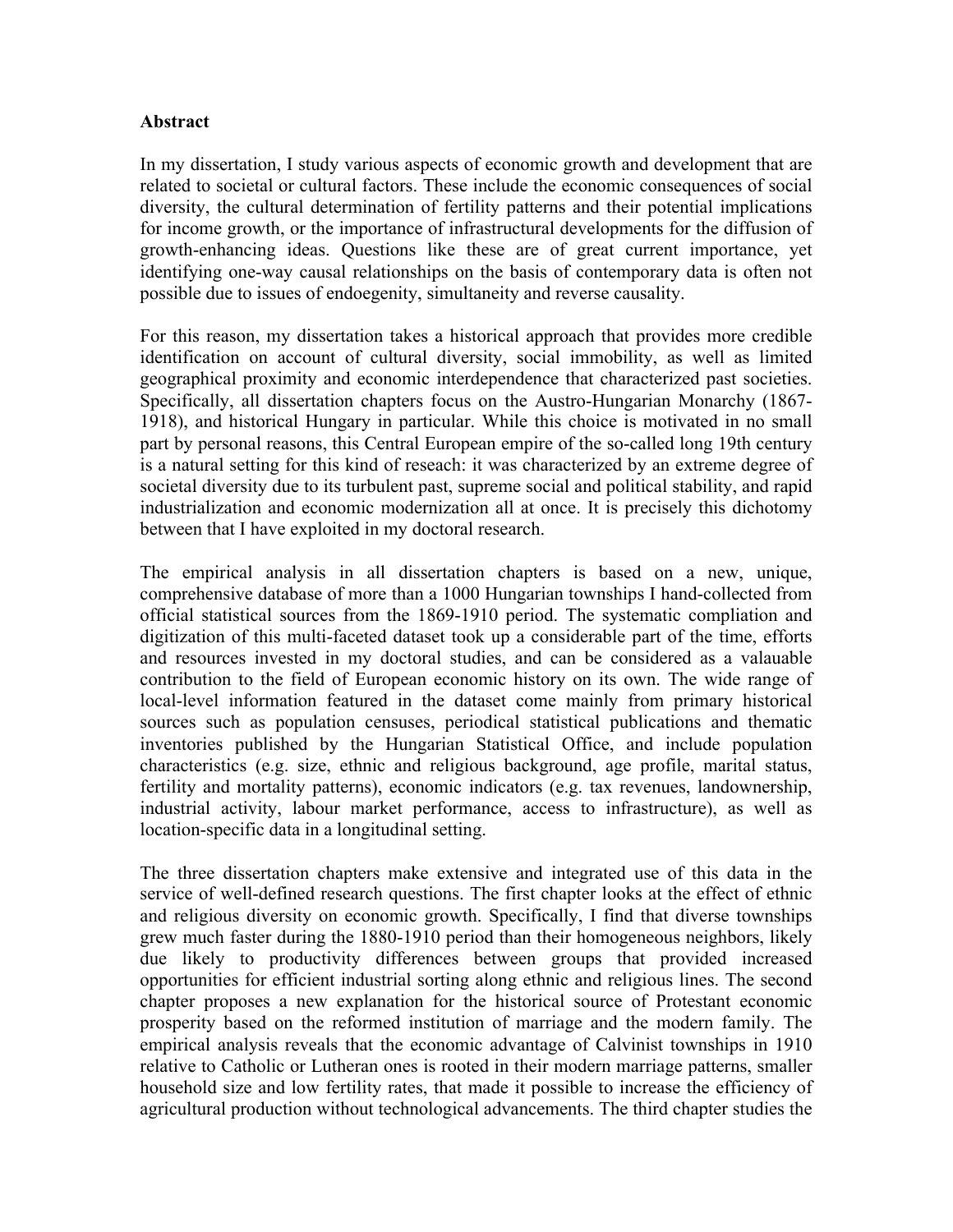effects of railway roll-out on the spread of ideas and institutions in  $19<sup>th</sup>$ -century Hungary, and finds that railroads were important capillaries of institutional development: connecting to the network meant faster emergence and more rapid development of growth-enhancing public institutions that facilitated the production and exchange of ideas, such as civil organizations, libraries, press outlets, coffee houses, theatres or thermal baths.

At a more general level, my doctoral research demonstrates the persistent influence of historical accidentalities on subsequent economic development as well the cultural determination of economic outcomes. From a more methodological perspective, it not only indicates the wealth and breadth of available and accessible historical data for Central Europe, but also highlights some interesting historical idiosyncrasies that may be exploited for future scientific research.

### **Chapter 1: Economic Growth Spurred by Diversity: Evidence from the Austro-Hungarian Monarchy**

The first chapter in my dissertation looks at a salient yet not very well understood aspect of present-day economic development – that of mixed populations and diverse societies. In particular, I study the consequences of ethnic and religious diversity on economic growth in the context of the Austro-Hungarian Monarchy. By being the most diverse country formation in all of modern Europe where diversity permeated even the lowest of administrative levels, this latter provides a perfect setting for such an enquiry.

The empirical analysis in the paper contains three different yet closely related measurement strategies. First, I take direct advantage of the largely random geographical variation in diversity as a natural experiment and estimate the growth difference between diverse and non-diverse places with plain OLS. While diversity is typically endogenous, to economic development, the weak statistical relationship between diversity and observable township characteristics in the pre-industrialization period suggests that the standard issue of migration-based reverse causality is of limited importance in the current context. Main regression estimates suggest that diverse townships grew by up to 20-60% faster during the 1880-1910 period than their homogeneous neighbors, a result corroborated by a wide range of robustness checks.

To address the issue of unobserved heterogeneity across townships, I then present diversity estimates based on two different IV strategies. The first uses data on ethnic diversity as of 1720 as an instrument and thus disregards the potentially endogenous effects of mass re-population movements of the 18th century. The second approach is truly novel and exploits warfare as a genuine historical driver of local-level diversity. Standing at the crossroads between Western and Eastern civilizations, Hungary was exposed to continuous warfare for centuries that set off migration movements and population mixing of an unparalleled magnitude. Based on a self-compiled unique dataset of more than 2000 documented war events on Hungarian territories between 1391 and 1718, I use the number of military events in a township as an IV. The resulting 2SLS estimates and reduced-form coefficients confirm the main OLS results and point to the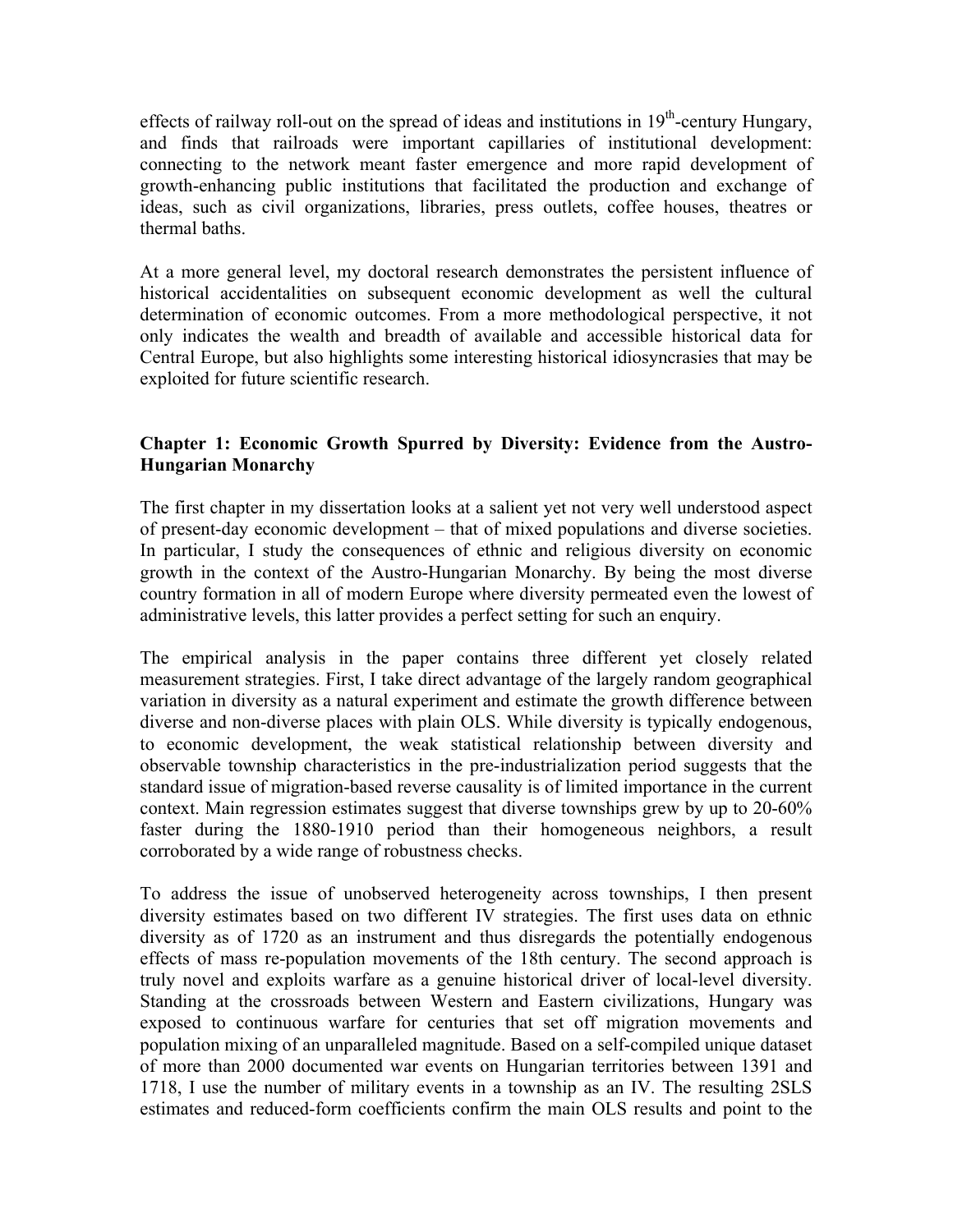important causal role of diversity in driving economic growth differences across townships.

Finally, to understand the mechanism through which social diversity translated into higher growth during an era of rapid industrialization, I propose a simple model of industrial selection that features the potential trade-offs between comparative productivity advantages and reduced knowledge spillovers diverse communities are likely to face. The model implies that, while individuals in diverse places tend to face higher entry costs when making their occupational choice as a result of noncommunication between groups, they may nevertheless capitalize on relative groupspecific productivity advantages in specific sectors to earn higher wages. Empirical tests of the model's predictions are based on township-level statistics on workers' distribution across economic sectors and industries in 1900 and 1910. These confirm that the benefits of diversity outweighed its costs: mixed places 1) were more industrialized, 2) developed more complex local economies due to ethnic and religious sorting, and 3) had higher concentration of employment in productive industries.

Importantly, these findings challenge the controversial but dominant view in the literature that social diversity is detrimental to economic development, and show that diversity gains based on productivity differences may be generated even amid group antagonism. My results are also relevant for economic historians of the Austro-Hungarian Monarchy, as they emphasize the hithertho overlooked centripetal role played by diverse communities in market integration and technological innovation.

## **Chapter 2: What's Love Got to Do with It? The Modern Family and Its Importance for Protestant Economic History**

The second chapter of my dissertation is devoted to the study of the historical sources of the relative economic prosperity of Protestant communities. Max Weber's thesis about the role of ascetic religiosity in the emergence of modern capitalism is undoubtedly the most famous explanation provided, but recent contributions to the economics literature give equal prominence to higher literacy or improved public good provision observed in Reformed communities. Not only are these theories largely incompatible with one another, the very existence of Protestant economic progressiveness is also disputed by numerous studies.

My paper proposes a new, more generic explanation that can potentially accommodate many of the aforementioned findings. In particular, by recognizing marriage as the most influential institutional change associated with Reformation, I argue that the immediate source of Protestant progressiveness concerns the domestic sphere rather than the economic one. More specifically, I claim that the insistence of early Reformers, Calvin in particular, that spouses had a religious duty to love one another, rationalize family life, and educate children for the glory of God was instrumental in the emergence of the childcentered modern family, which contributed to the fertility decline and economic take-off of the 19th century. Beyond its generality, this theory has the added merit of highlighting previously overlooked but potentially relevant economic differences within the Protestant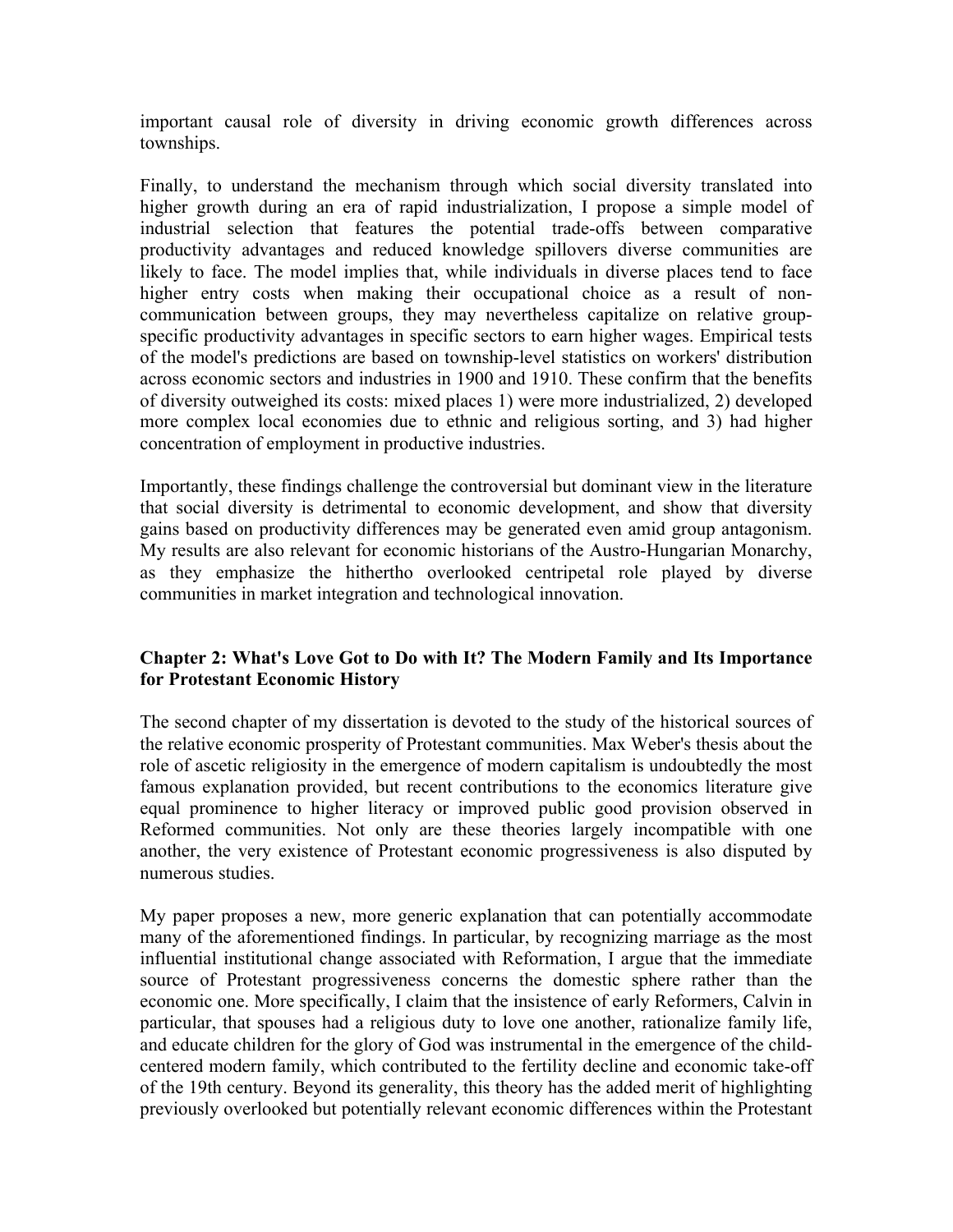faith, given the divergent family ideals of down-to-earth Lutherans and puritan Calvinists.

Using the aforementioned hand-collected township-level dataset, the empirical analysis in the paper takes advantage of historical Hungary as being the only European country with a rich blend of Catholic and various Protestant denominations living in a mixed interreligious arrangement. Focusing on within-district differences in per capita tax base by religion, OLS regressions reveal that, in 1910, Calvinist townships were 10% and 20% richer on average than their Catholic or Lutheran neighbors, respectively, even after differences in population size, literacy and a range of auxiliary township characteristics are accounted for. Interestingly, the Calvinist income gap is not explained by differences in labour market performance, industrialization, or access to finance (which systematically favored dominant Catholics), and is equally existent in agricultural areas.

In contrast, denominational differences in terms of demographics are straightforward and unequivocal. Calvinist places were characterized by more modern marriage and fertility patterns, as evidenced by a higher share of married, divorced and widowed population, smaller and more nucleated households, as well as lower rates of fertility and natural increase. While statistically highly signficant, it is the economic magnitude of these differences that is most striking: in some cases, they represent a residue of a full standard deviation, or several decades of development advantage from a historical perspective. Moreover, similar marriage and birth patterns are observed for the much earlier period of 1784-1787 as well, suggesting that potential endogeneity and reverse causality considerations are unlikely drivers of these results.

To understand how exogenous variation in fertility translates into income differentials, I develop a simple theoretical model of fertility choice along the lines of the unified growth theory. This model implies that while lower child preference (or higher childrearing costs) leads to higher per capita income in the Malthusian steady-state of an agricultural economy, land ownership and increasing non-wage income of farmers may, over time, gradually eliminate these advantages at the Post-Malthusian stage of development. The model's main predictions are liable to be tested on agricultural statistics from late 19thcentury Hungary, which should confirm the less fragmented and more efficient use of arable land by Calvinists.

### **Chapter 3: Ideas off the Rails: Railroads and Institutional Development in the Austro-Hungarian Monarchy**

### **(joint with Miklós Koren)**

The third chapter in my dissertation studies the effects of railway roll-out on the spread of ideas and institutions in historical Hungary. This is an important question for two reasons. First, despite the large literature emphasizing the importance of political institutions for economic growth, the role of cultural institutions that facilitate the production and exchange of ideas has received less attention. Second, while the role of European cities as seedbeds of capitalist practices and innovative institutions is widely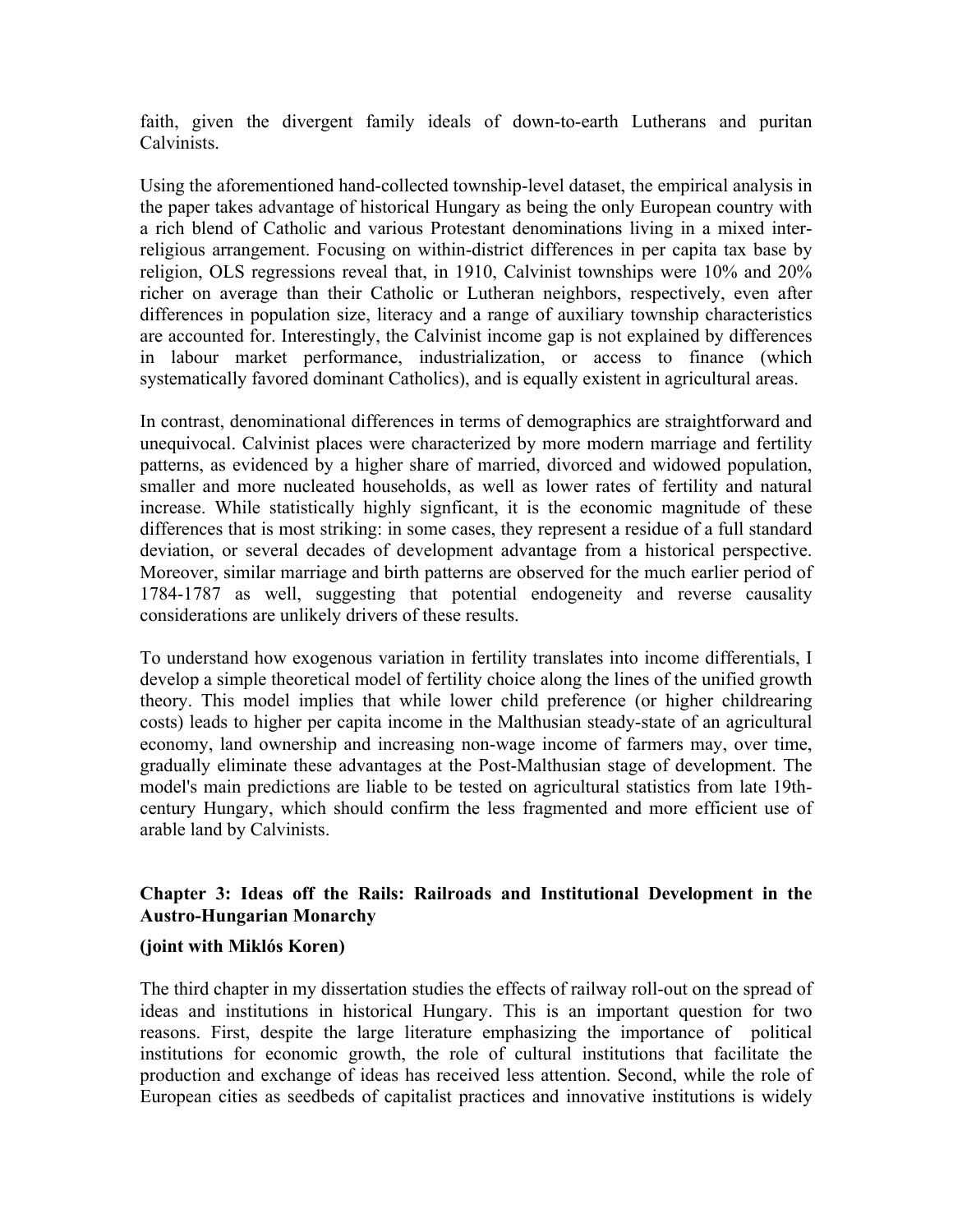recognized, very little is known about the spatial patterns of emergence and adoption of these.

The paper provides some new insights in this regard by linking the extensive roll-out of the railway and the rapid geographical diffusion of Western institutions in 19th-century Hungary. Specifically, it aims to identify an important cultural channel of economic growth associated with one of the most disruptive modern technologies, as distinct from the direct economic effects operating through trade or labour mobility. This poses formidable methodological challenges. First, one needs to isolate the one-way effect of railroads on institutional progress from among a complex set of simultaneous development outcomes, which prompts us to employ a variety of different econometric techniques and reckon taking a model-based approach. Second, one needs to consider institution types that were truly instrumental for the production and exchange of ideas, which made us turn to cultural historiography for focusing on institutions such as civic associations, libraries, press outlets, cafés or thermal baths.

In the empirical analysis, we work with a yearly panel of 1000+ townships covering the 1800-1910 period, rely on the minutious reconstruction of more than 20 thousand kms of railway network development, and use both cross-sectional and over-time variation in several thousands of observations by each institution type. Specifically, we find that institutional development was positively affected by railroad access: not only are institutions more concentrated in treated townships, but post-treatment outcomes tend to remain different even if pre-treatment discrepancies in trends and levels are accounted for (by event study analysis and propensity score matching). More tentative evidence also suggests that some of the estimated railroad effect persists even if exogenous variation in treatment status is used, on the basis of predicted assignment probabilities and durations associated with telegraph access and intermediary straight-line corridors as IVs.

These findings are somewhat conjectural but may serve as a starting point for developing and testing a simple model of cultural contagion where the spatial characteristics of the railway network are exploited in more detail, as well as for quantifying the effects of institutional development on economic growth at the local level. While the implementation of these ideas remains for future work, even the current version of the paper makes interesting contributions to the burgeoning literature on the economic consequences of cultural institutions, knowledge flows and infrastructural developments. For economic historians of 19th-century Central Europe, the paper is most pertinent on account of its emphasis on the dual (i.e. economic and cultural) determination of the inter- and intra-regional modernization patterns of the Austro-Hungarian Monarchy.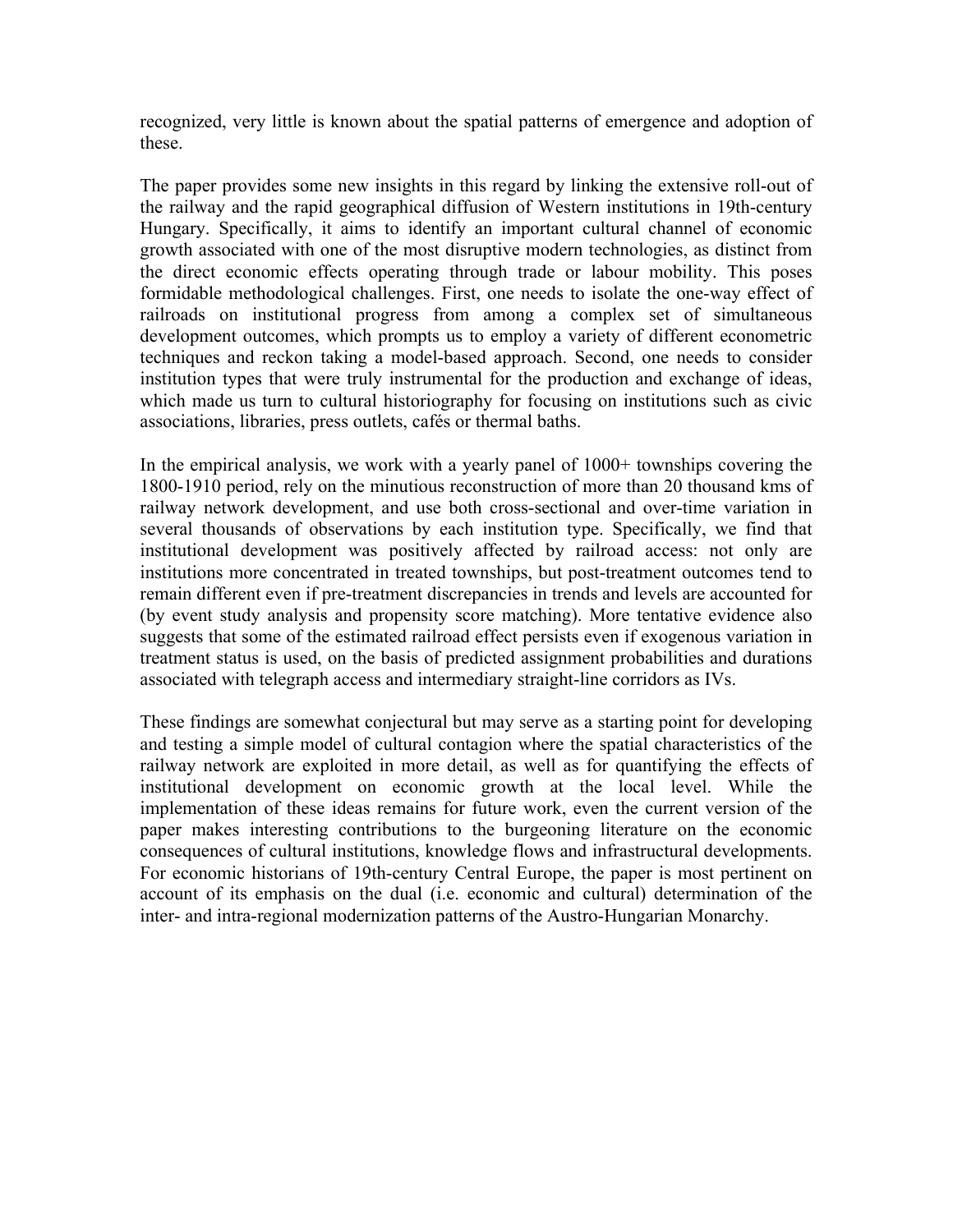# **CURRICULUM VITAE**

# BÁLINT MENYHÉRT

Address: 25/A Szemlőhegy utca 1025 Budapest Hungary Tel.: +36(06)302782404

Date of birth: 9 October 1981 Place of birth: Budapest, Hungary Nationality: Hungarian Civil status: Married, two children

Email: Menyhert\_Balint@phd.ceu.edu Website: https://sites.google.com/site/balintmenyhert/home

## **RESEARCH INTERESTS**

Applied microeconomics, Growth and development, Economic history

# **EDUCATION**

| $09/2010 -$         | PhD Candidate in Economics, Central European University                                  |
|---------------------|------------------------------------------------------------------------------------------|
| $09/2007 - 06/2008$ | Master student in Political Philosophy and Ethics, Sorbonne University                   |
| $01/2005 - 06/2005$ | Visiting student at the Faculty of Economics and Econometrics<br>University of Amsterdam |
| $09/2000 - 06/2006$ | MA in Economics, Corvinus University of Budapest<br>Majors: Finance, Economic Policy     |

## **RESEARCH AND WORK EXPERIENCE**

| $12/2013 - 11/2015$ | Research assistant, Division for Employment Analysis and Policy<br>Organisation for Economic Co-operation and Development, Paris      |
|---------------------|---------------------------------------------------------------------------------------------------------------------------------------|
| $01/2013 - 07/2013$ | Research assistant to Professor Koren for the "Knowledge flow" project<br>Economics Department, Central European University, Budapest |
| $04/2009 - 10/2012$ | Actuary, Supervisory Division of Banking Groups<br>Hungarian Financial Supervisory Authority, Budapest                                |
| $10/2006 - 10/2007$ | Visiting fellow, Research Departments<br>Federal Reserve Banks of Boston and New York                                                 |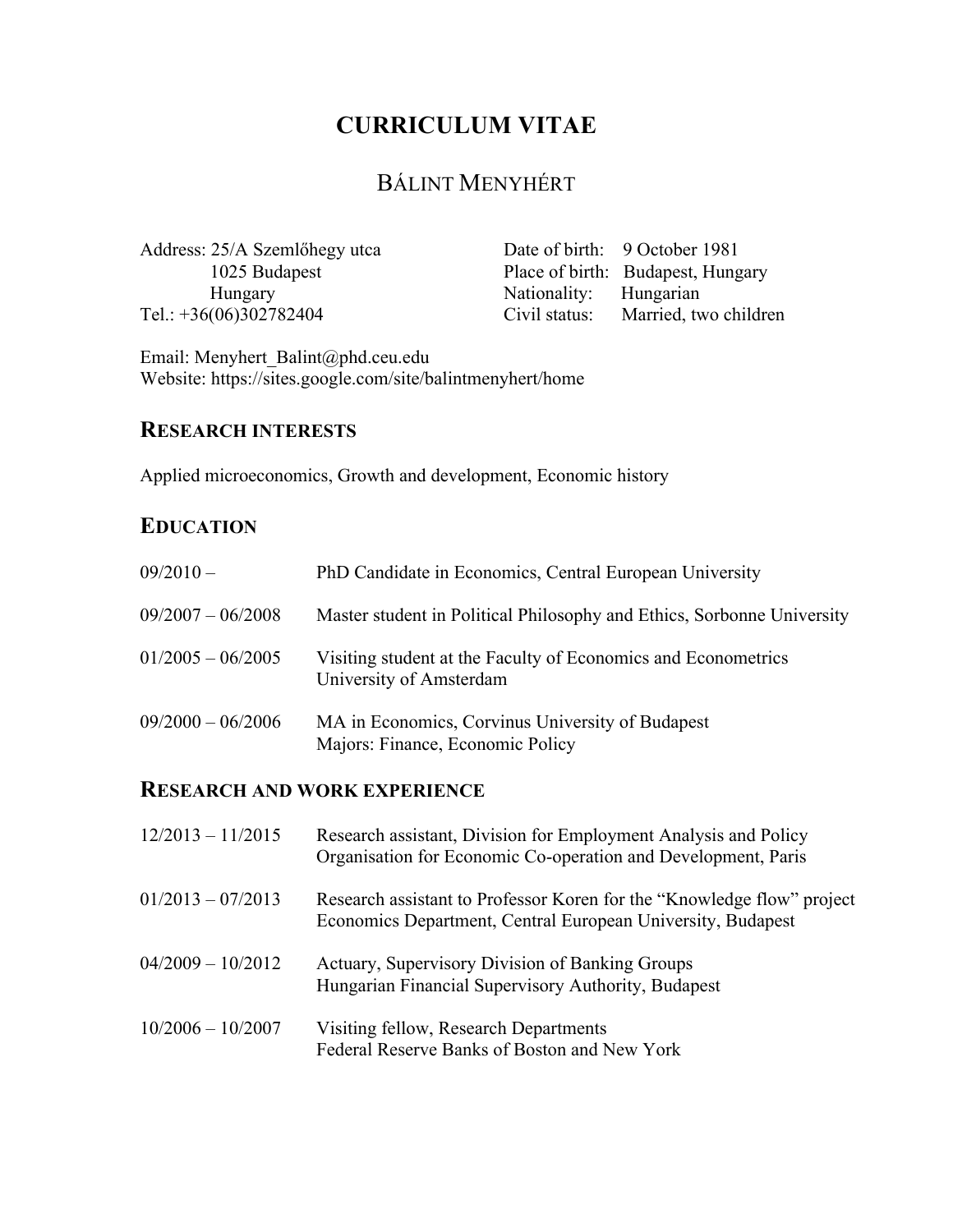# **TEACHING EXPERIENCE**

| Graduate level      | Data Analysis for Economic Policy (Spring 2013, CEU)         |
|---------------------|--------------------------------------------------------------|
|                     | Statistics (Fall 2012, CEU)                                  |
|                     | Macroeconomics for Public Policy (Winter 2011, CEU)          |
|                     | Mathematical Statistics (Fall 2011, CEU)                     |
|                     | Introduction to Econometrics (Fall 2011, CEU)                |
| Undergraduate level | Economic Policy (2003/2004, Corvinus University of Budapest) |
|                     | Microeconomics (2002/2003, Corvinus University of Budapest)  |

## **PUBLICATIONS IN REFEREED JOURNALS**

"Revisiting the Effect of Immigration on Native Employment in the EU", *Research in Economics and Business: Central and Eastern Europe*, Vol. 4, No. 1, pp. 5-18, January 2012.

"Estimating the Hungarian New-Keynesian Phillips Curve", *Acta Oeconomica*, Vol. 58, No. 3, pp. 295-318, September 2008.

# **POLICY CONTRIBUTIONS**

"Measuring Labour Market Security and Assessing Its Implications for Individual Wellbeing", (with Alexander Hijzen), *OECD Social, Employment and Migration Working Papers*, No. 175, January 2016.

"Enhancing Job Quality in Emerging Economies", (with Paolo Falco and Sandrine Cazes), *OECD Employment Outlook*, Chapter 5, September 2015.

"How Good is Your Job? Measuring and Assessing Job Quality", (with Paolo Falco, Alexander Hijzen, Hande Inanc and Anne Saint-Martin), *OECD Employment Outlook*, Chapter 3, July 2014.

"Supervisory Review Process at the Hungarian Banking Groups" [in Hungarian], (with Vilmos Fliszár, Béla Krekó and Márk Szenes), Financial and Economic Review , Vol. 9., No. 4.

## **SELECTED CONFERENCE PRESENTATIONS AND SEMINARS**

PhD Meeting of the Royal Economic Society, 3-4 January, 2017, London 41<sup>st</sup> Simposio of the Spanish Economic Association, 15-17 December, 2016, Bilbao INET Young Scholar Initiative Plenary, 19-22 October, 2016, Budapest 22nd Dubrovnik Economic Conference, 12-14 June, 2016, Dubrovnik Budapest Science Meet-up, 14 April, 2016, Budapest Regional Development Seminar, OECD, 11 June, 2015, Paris